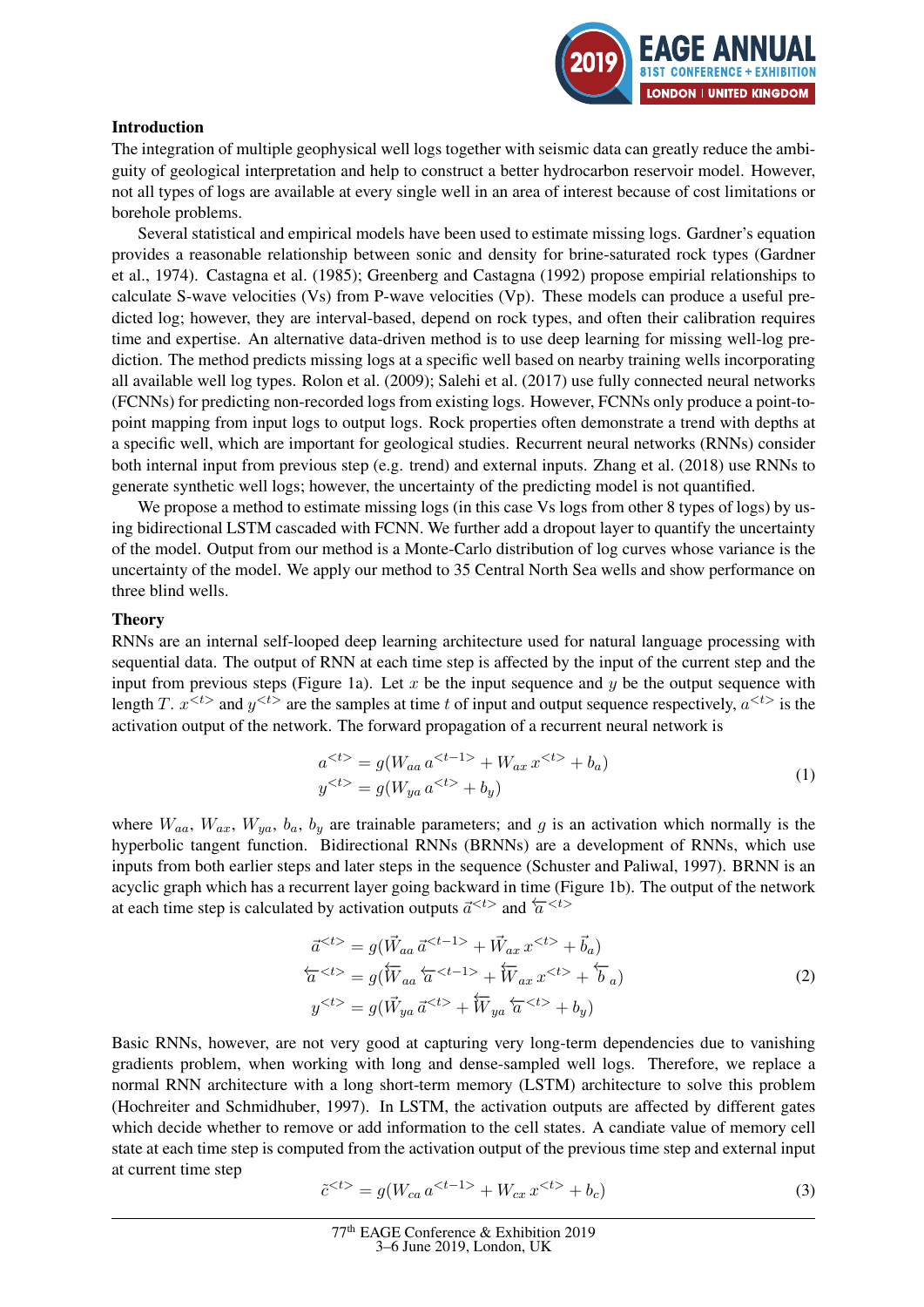

*Figure 1 (a) RNN architecture. (b) BRNN architecture.*

The update and forget gate decide whether to update the cell state with the candidate

$$
\Gamma_u = \sigma(W_{ua} a^{} + W_{ux} x^{} + b_u)
$$
  
\n
$$
\Gamma_f = \sigma(W_{fa} a^{} + W_{fx} x^{} + b_f)
$$
  
\n
$$
c^{} = \Gamma_u * \tilde{c}^{} + \Gamma_f * x^{}
$$
\n(4)

where  $\sigma$  is the sigmoid function. The activation output at the current time step is calculated using the output gate  $\Gamma_o$ 

$$
\Gamma_o = \sigma(W_{oa} a^{} + W_{ox} x^{} + b_o)
$$
  
\n
$$
a^{} = \Gamma_o * \tanh(c^{})
$$
\n(5)

The output of the network is calculated similar to the basic RNNs. LSTM can be combined with BRNN to capture the long-term dependencies and to take inputs from both previous and future time steps. The architecture we use in this work has a BRNN followed by a FCNN. The BRNN has three forward LSTM layers and three backward LSTM layers with 200, 300 and 400 neurons respectively. There are four FCNN layers with 2048, 1024, 512, and 1 neurons respectively. The training dataset has 32 wells with gamma ray (GR), density (RHOB), Vp, resistivity (RT), volume of shale (Vsh), water saturation (Sw), neutron porosity (NPHI), depth (D), and Vs log. We calculate the minimum length of all wells in the training dataset and take samples from the begining of each well to the maximum multiple of minimum length. We then concatenate all types of logs except the Vs log along the last dimension. The training data is resampled to batches with "minimum-length" samples in each batch. This configuration is to avoid mixing samples of different depths from different wells in a batch. We pre-process the data by removing the median and scaling according the interquartile range, which is robust to the outliers and removes the effects of erroneous spikes in the training data.

Dropout layer can be used during training as a regularization and during test time to encourage the model learn the Bernouli distribution imposed over the paramters (Srivastava et al., 2014; Gal and Ghahramani, 2016). The Monte-Carlo sampling creates a distribution of the output prediction whose mean is taken as the final prediction and variance is used to quantify the model uncertainty. Our prediction model in this work has a dropout layer between the BRNN and the FCNN with probability  $p = 70\%$ . We take 100 Monte-Carlo samples when applying the model to construct the distribution.

## Results

The network is trained with 100 epochs in which all data from all intervals are used (i.e. the process is not interval-based). The predictions at two of the blind wells are in Figure 2 and Figure 3. There is a good match between the deep-learning prediction and the recorded Vs log and also with the predictions based on rock physics models which was done on an interval by interval basis. The  $7<sup>th</sup>$  track in the left image is the predicted Vs (red curve) with 95% and 5% quantile (blue curves) obtained from Monte-Carlo simulation. The black curve in the same pannel is recorded Vs in the left image and the rock-physics based estimation in the middle and also in the zoomed section on the right. Figure 4 shows a close match between our proposed deep learning approach and the measured Vs at selected intervals of interests. The correlation coefficient between predicted Vs log and measured Vs is 94% (Figure 5).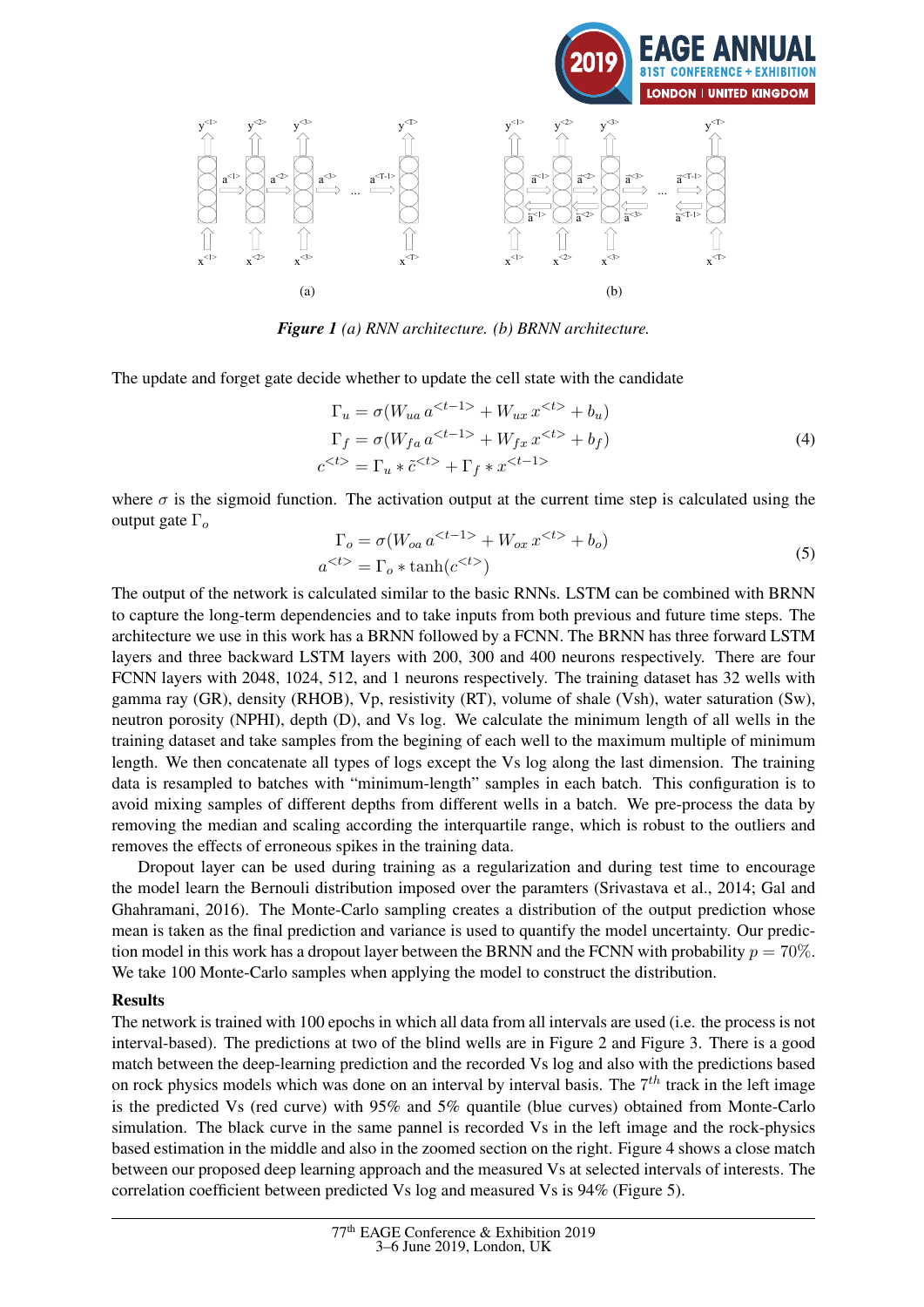



*Figure 2 Blind well 1: Left: Our predictions in red, the corresponding uncertainties in blue, and measured Vs in black. Middle: Our predictions in red whilst rock physics based estimations in black. Right: Same as middle but zoomed on the area of interest.*



*Figure 3 Blind well 2: Left: Our predictions in red, the corresponding uncertainties in blue, and measured Vs in black. Middle: Our predictions in red whilst rock physics based estimations in black. Right: Same as middle but zoomed on the area of interest. A slightly higher uncertainty range is evident in the right plot around the gas saturated zone.*



*Figure 4 Blind wells' Vp-Vs crossplots colored by GR. The left plot uses rock physics based estimations whilst the right plot uses our predicted Vs. All the corresponding rock physics models are shown for reference.*